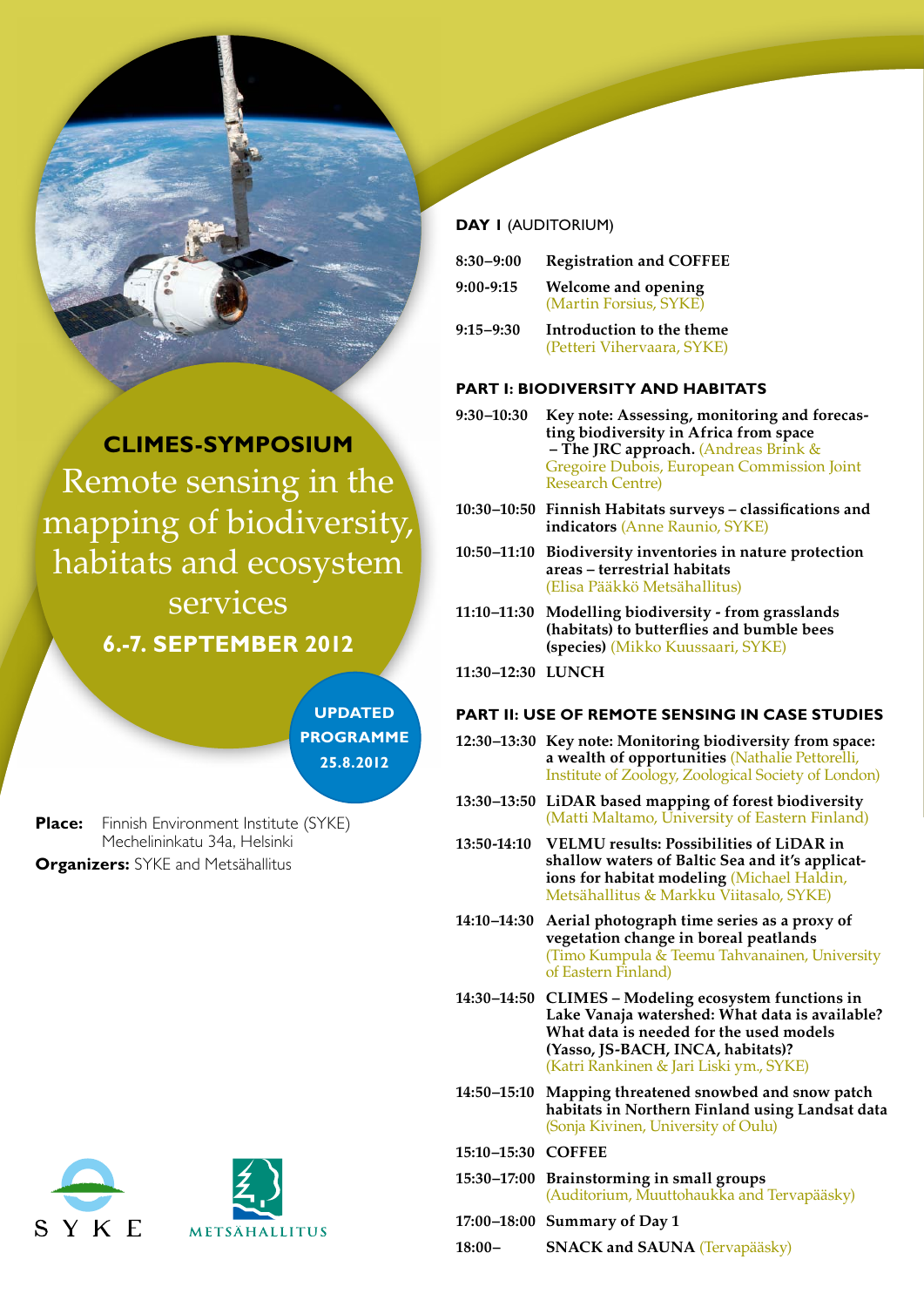**DAY 2** (AUDITORIUM)

## **PART III: MANAGEMENT AND PRACTICAL SOLUTIONS**

- **9:00–10:00 Key note speaker: Remote sensing in habitat monitoring and management** (Alan Brown, ENCA & Countryside Council for Wales)
- **10:00–10:20 CORINE update user perspective**  (Elise Järvenpää & Pekka Härmä, SYKE)
- **10:20–10:40 Zonation as ecological decision support tool in protecting habitat networks**  (Joona Lehtomäki, SYKE & University of Helsinki)
- **10:40–11:00 Linking National Forest Inventory measurements with land cover and habitat datasets to quantify carbon sequestration in Finnish Forest Lapland**  (Laura Mononen, University of Eastern Finland)
- **11:00–11:20 GMES Land products (GEOLAND2, GIO HRLs)** (Markus Törmä, SYKE)
- **11:20–11:40 LifeWatch/FinLTSER possibilities of research infrastructure for future cooperation** (Martin Forsius, SYKE)
- **11:40–12:00 Summarizing and closing the symposium**  (Petteri & Martin)
- **12:00– LUNCH**

### **Questions to think and discuss in brainstorming sessions:**

- *1. What are the most urgent needs of BD & Habitat mapping from RS?*
- *2. How far it is realistic to go with RS: Main biomes? EUNIS classes? Habitats? Species, what taxons? How to optimize field work and RS use? Stratified sampling?*
- *3. What is the optimal scale to use RS in habitat surveys? Limitation of data processing (e.g. PC capacity)? Extrapolation for landscape, national scale?*
- *4. What kind of technical support, new data layers (VHRS) is needed? Needs for automated data collections? Gaps in data – and possibilities/suggestions how to fill them?*
- *5. How quantification of ecosystems processes (flows of C, nutrients, H2O) could benefit from RS? What RS data is needed for models?*
- *6. What kind of cooperation is needed to push forward? International? National?*

**Further information: Petteri Vihervaara**, Finnish Environment Institute (SYKE), Natural Environment Centre, E-mail: **petteri.vihervaara@ymparisto.fi** Phone: **+358 40 5138185**

Photo: Markus Törmä / SYKE